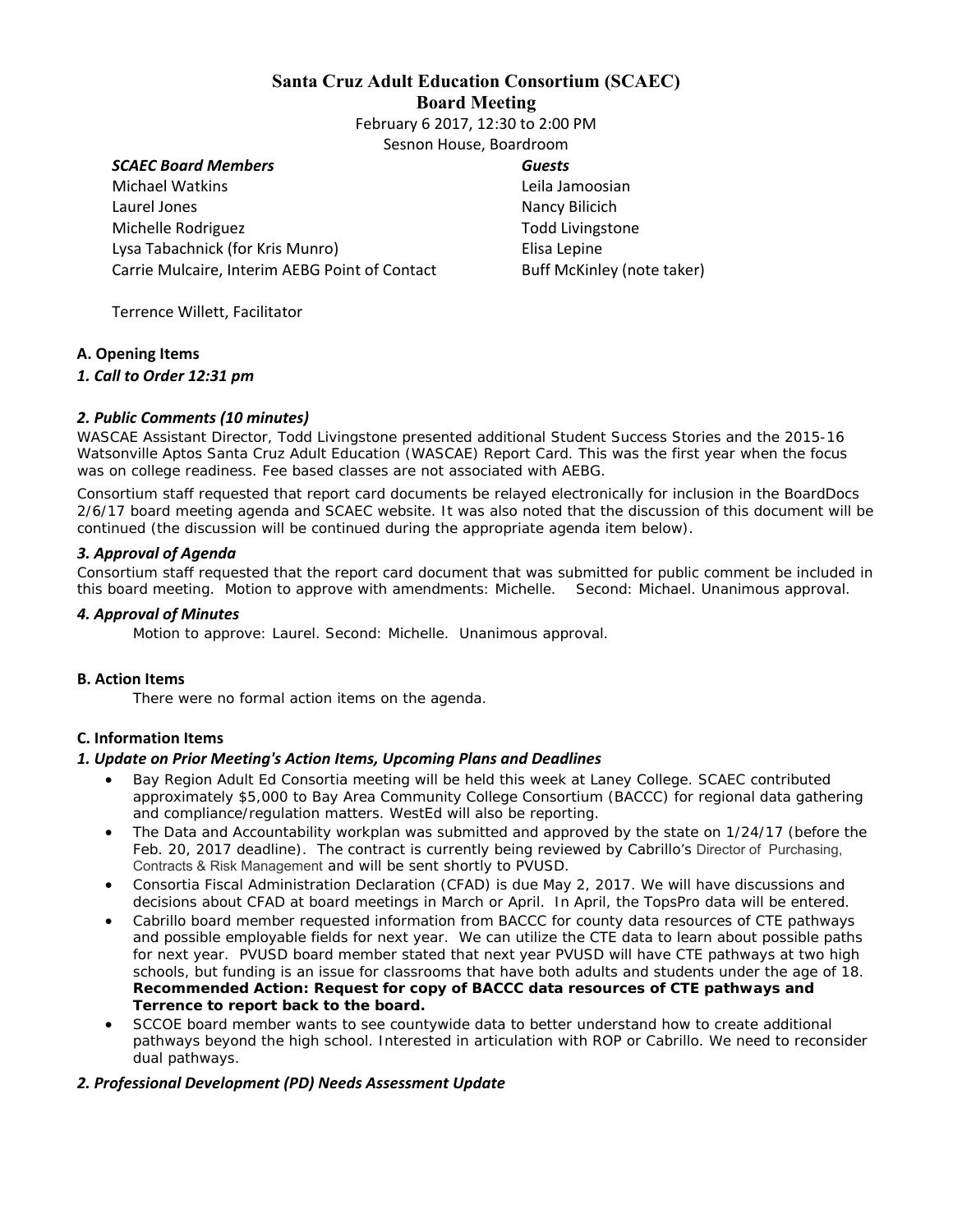- A survey has been created by Cabrillo's PRO office to be administered to adult ed instructors, Cabrillo faculty and SCCOE reps. We are looking for a list of useful conferences already attended, as well as what skills and needs are not being met. We hope to leverage multiple funding sources and promote collaboration between faculty at various campuses to make sure skills and knowledge are kept up-todate.
- SCCOE and PVUSD board members asked if overall PD goals have been identified. The bifurcated answer is that faculty are mandated to attend some events which apply, but we have to identify additional initiatives that support AEBG goals. It was suggested that we: 1) create an Adult Ed learning theory cohort; 2) use data for gap analysis to identify areas of need and 3) identify and focus on capacity building and application of that training. It would help to learn more about our audience of students. **Recommended Action: PD survey results to be presented at next board meeting.**

# *3. Work Plan Update*

- Our initial set of work plans were 'aspirational' and were created in the context of what we knew at the time. We know a lot more now and need to rework that plans to show current status and correlate it to reporting. Todd Livingstone has taken the lead on this initiative, using existing reporting. We will have a progress report in February and a final in March. The goal is to have smoother reporting.
- If there are additional funds not previously declared, we can spend on new ideas. Recommended Action: **Recommended Action: Staff will present what funds might be possibly available for reallocation.**

#### *4. Conference Report Out Template*

- A sample template was presented for anyone who uses AEBG funds to attend a conference.
- Board member requested that whatever we do for documentation should demonstrate how participation relates to our metrics and work plans.
- Staff will create an online (SurveyMonkey) version and include checkboxes describing which of the objectives and or program areas are addressed at the event. **Recommended Action: This template will be edited and come back as an agenda item. The Feb 8, 2017 meeting can be a test pilot.**
- **SCCOE board member will provide their form.**

# *5. Governance Structures of Other Consortia*

- Staff presented a report of how a sample AEBG consortia are structured, including which funding model they use. The difference between fiscal agent and direct funding was explained. All accountability metrics and fiduciary responsibility are the same. Centralized reporting means that there's only one set of reportings of member activity by the fiscal agent. **Recommended Action: The board requested a list of PROS AND CONS for funding models and oversight at the next board meeting. It was further requested that staff research include phone calls to other participants using SWOT (Strength, Weakness, Opportunity, Threat) Analysis.**
- The board will also do their own pros and cons for all funding models with consideration that the school district or SCCOE be considered as possible fiscal agent.
- The SCCS Board member who originally requested this presentation was absent from the meeting, so we need to make sure she sees this information on governance. She was interested in working on policy. AEBG website has some policy text (i.e. reallocation of funds). We still need to discern what works and does not work.

# *6. AEBG Director Position / Staff Roles and Responsibilities*

*Organization Chart*

- As background, staff presented a organization chart for the fiscal agent detailing who to engage at Cabrillo for various information. The loss of director meant more people taking a pieces of responsibility on a temporary basis until permanent director is hired. Changes should be made to reflect Kate and Kelly are paid with administrative funds.
- Cabrillo board member requested that the organizational chart indicate percentages of our allocation expenditures as well as dollar amounts for Cabrillo staff. She noted that the new plan should also reflect the additional work Christina Koda at PVUSD will need to do on WASCAE budget reporting beyond the work of Cabrillo's administrative staff. She suggested that it may be possible for some of Cabrillo's administrative funds could cover part of Christina's salary. SCCS report that they've mentioned the